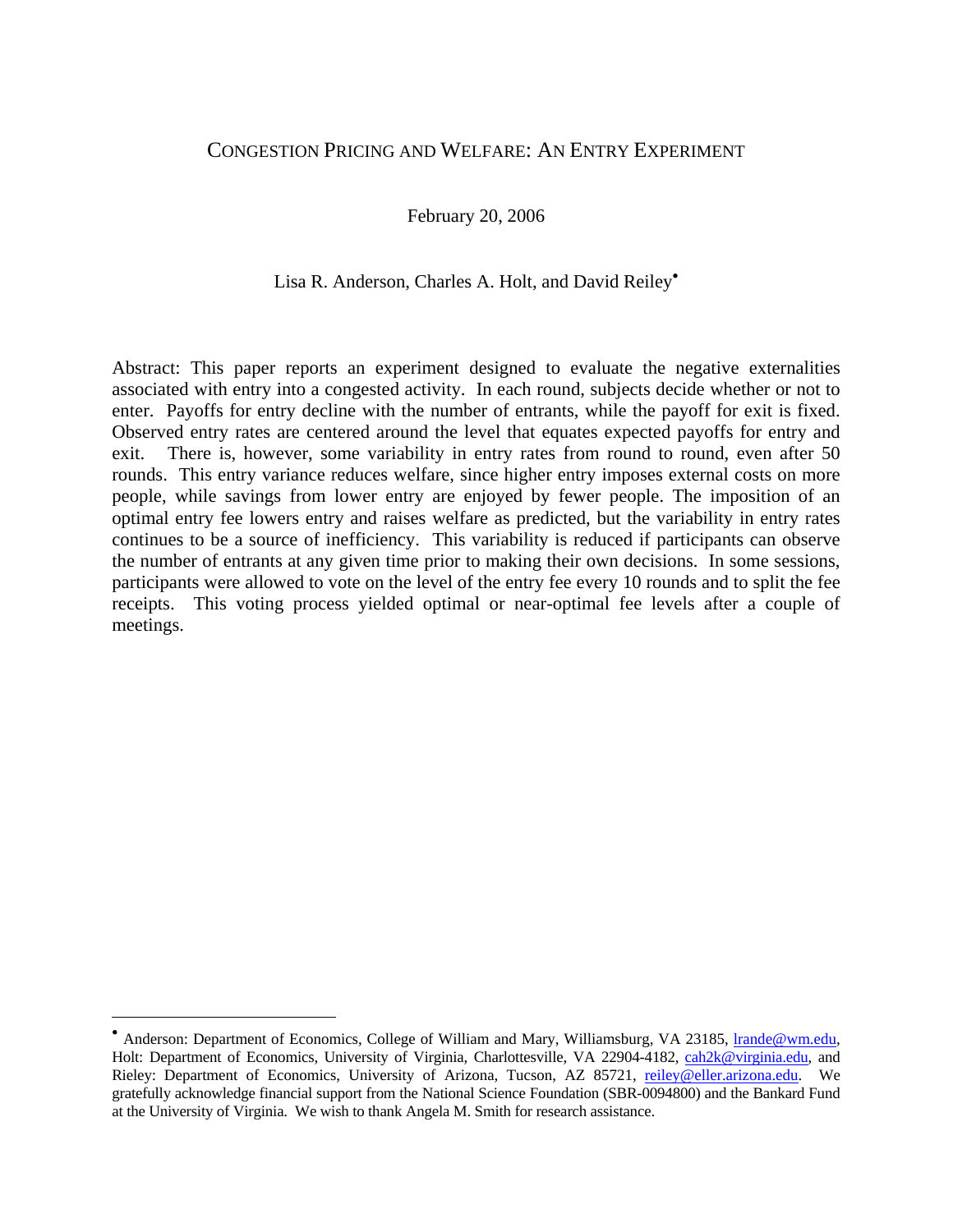## Congestion Pricing and Welfare: An Entry Experiment

Lisa Anderson, Charles Holt, and David Reiley

#### **I. Introduction**

 One of the most persistent problems facing cities is freeway congestion. With billions of dollars spent every year to add capacity, the number of commuters appears to be growing at a faster rate. In some case, travel on city streets is an attractive alternative. Many commuters face the daily dilemma of taking a predictable, but slower, route or risking hours of gridlock on a potentially faster freeway.

 Highway congestion was once just a problem for large cities like Los Angeles and Washington D.C., but it is increasingly affecting smaller metropolitan areas. In addition to the political pressure traffic puts on city planners and other elected officials, congestion imposes huge welfare costs on commuters. Instead of providing innovative solutions to this problem, technological advances have spawned new areas where congestion must be managed, like cell phones and the Internet. $<sup>1</sup>$ </sup>

 We study the problem of congestion in the context of a binary choice game. Subjects must choose between a "safe" route with a fixed payoff and a "risky" route for which the payoff depends on the number of other users. When subjects must simultaneously choose between the safe and risky options, there is significant congestion, resulting in large welfare losses, even when subjects make the same decision for as many as 60 rounds. We test the effectiveness of a user fee (i.e. a toll) in this environment, and find this effective at reducing congestion. However, the simultaneous nature of the decision still results in a high variance in the number of entrants, which is costly from a welfare perspective. We also test information provision as a policy option and find that it reduces the number of entrants and the variance.

#### **II. Ducks and "Magic"**

 $\overline{a}$ 

 Yogi Berra's once remarked: "Nobody goes there anymore. It's too crowded." The humorous contradiction in this comment raises the issue of how individuals actually respond to

<sup>&</sup>lt;sup>1</sup> Experiments motivated by internet congestion issues are reported in Chen and Razzolini (2001) and Friedman and Huberman (2004).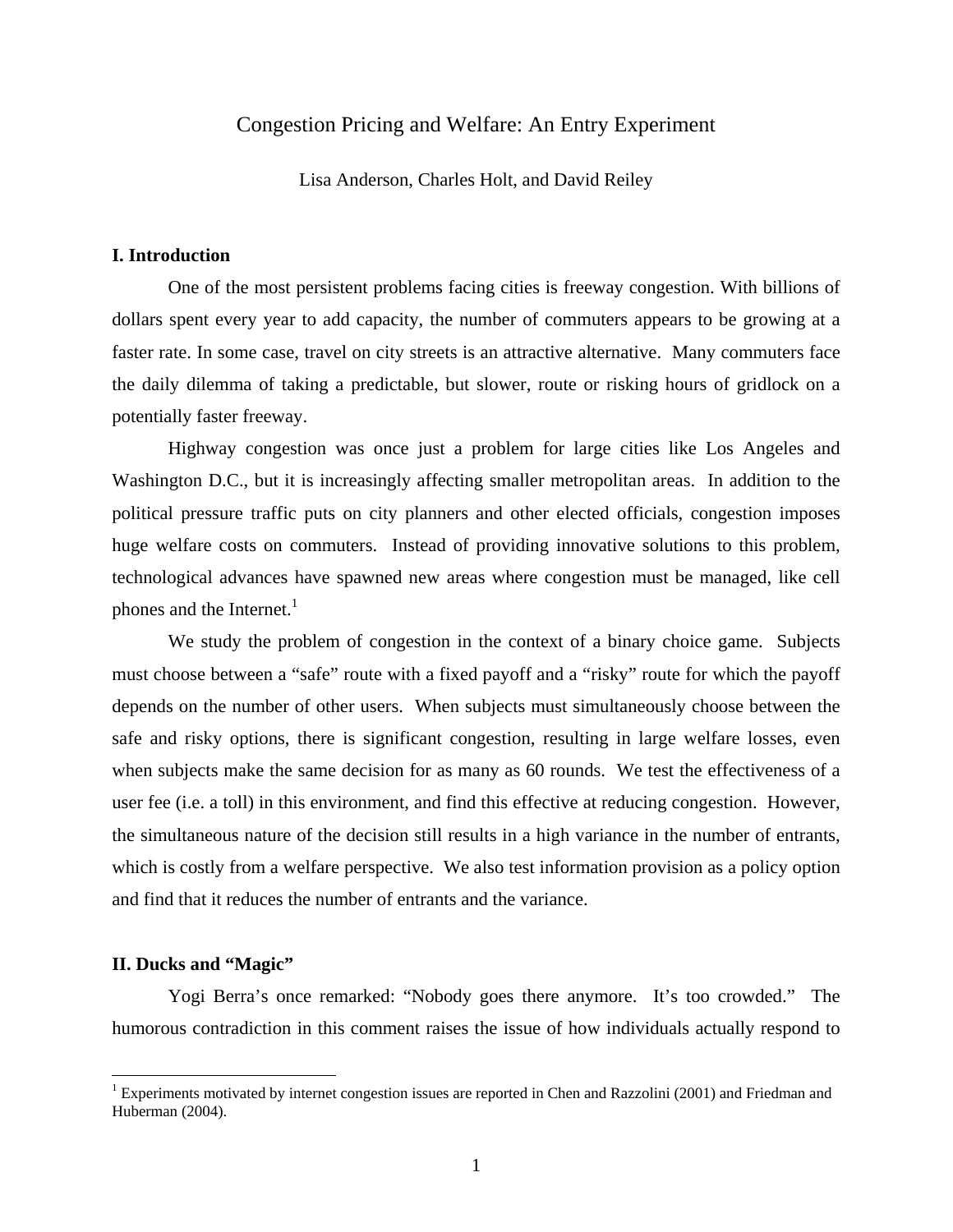congestion. The solution is suggested by a famous animal foraging experiment, reported by Harper (1982), in which two people stood on opposite banks of a duck pond in the Cambridge University Botanical Garden and began throwing out five-gram bread balls at fixed intervals. The payout rate was twice as high on one bank (every 10 seconds instead of every 20 seconds). The flock of ducks sorted themselves to equalize expected payoffs, as measured in grams per minute. Moreover, a change in the interval times resulted in a new equilibrium within about 90 seconds, which is less time than it would take for most ducks to obtain a single bread ball. As Paul Glimcher (2002) notes, the ducks were in constant motion, with some switching back and forth, even after equilibrium was reached. This stochastic element could offer an evolutionary advantage if it hastens the adjustment to changes in payoff conditions. Entry and congestion problems arise often when choices are decentralized, as in the decisions of individuals concerning whether to congregate in a potentially crowded bar. This latter case is known in the literature as the "El Farol" dilemma, named after a popular bar in Santa Fe (Morgan, Dylan, Bell, and Sethares 1999).

Psychologists and economists have conducted a series of similar binary choice experiments with congestion effects, beginning with Kahenman (1988), who observed the payoff equalization and remarked: "To a psychologist, it looks like magic." There have been a number of subsequent experiments in which observed behavior tends to equates payoffs, e.g. Ochs (1990). This successful coordination has been explained in terms of adaptation and learning (Meyer, Van Huyck, Battalio, and Saving, 1992; Erev and Rapoport, 1998). However, some experiments have produced too much entry into the more congestion-prone activity. For example, Fischbacher and Thöni (2001) conducted an experiment in each entrant essentially gets a single lottery ticket with an equal chance for winning a money prize, so the expected payoff for entry is a decreasing function of the number of entrants. There was excess entry, which was more severe with large numbers of potential entrants. Camerer and Lovallo (1999) conclude that entry can be affected by overconfidence, since they observe over-entry when post-entry payoffs depend on a skill-based trivia competition, but not otherwise. Goeree and Holt (2005) provide a unified treatment of some (but not all) of these disparate results, using the argument that exogenous random noise in behavior may tend to pull entry rates towards one half, which would result in over entry when the theoretical prediction is less than  $\frac{1}{2}$  and under entry otherwise. This systematic ("inverse") S") pattern of over and under entry is reported by Sundali, Rapoport, and Seale (1995).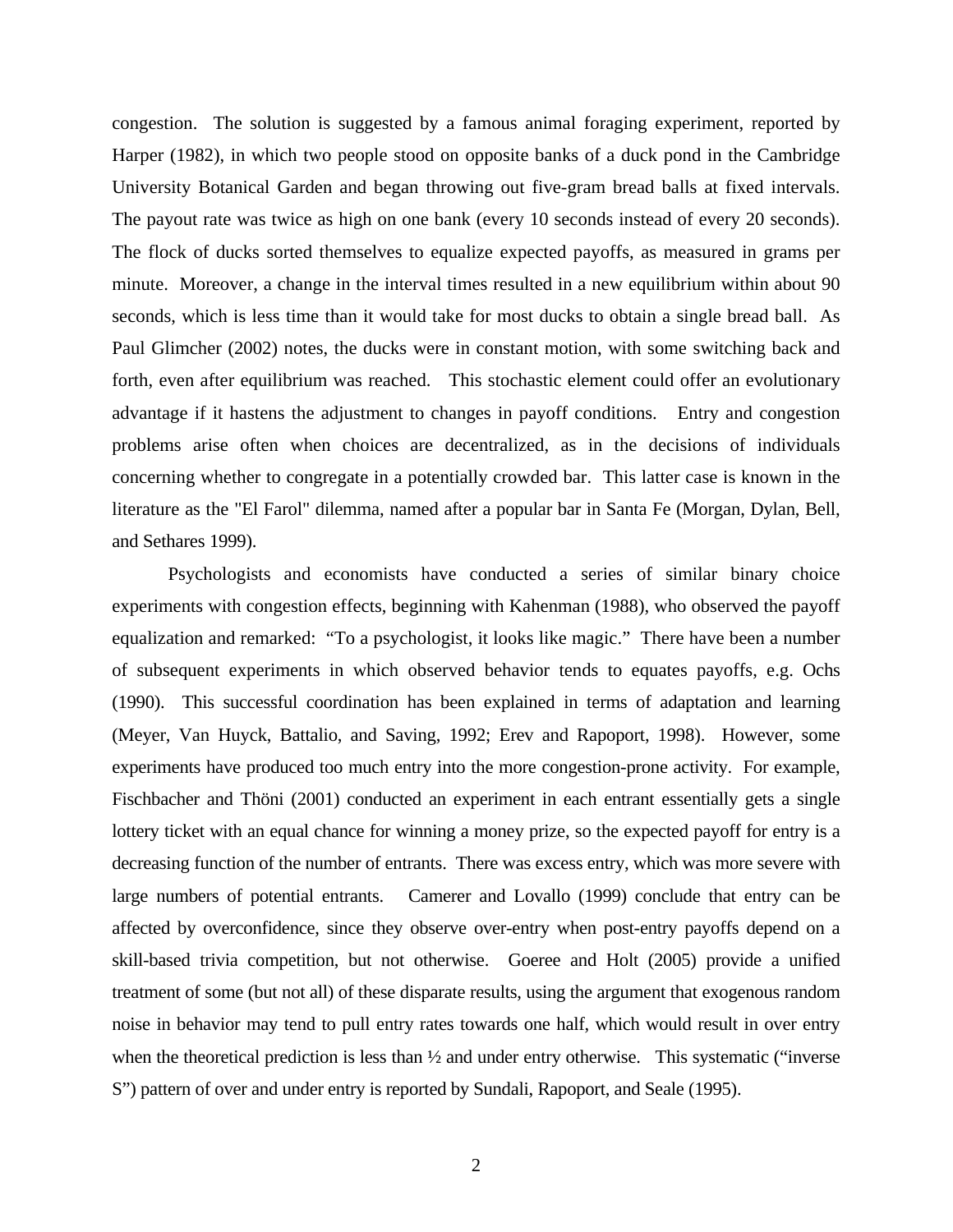To summarize, the general result is that the amounts of over entry and under entry are small, and that theoretical predictions are fairly accurate, as long as they are not extreme. The experiment reported in this paper will focus on the welfare consequences of congestion, and on factors that may increase efficiency. In other words, the focus is on how to improve the lives of the ducks.

#### **III. A Stylized Model of Congestion**

Consider a group of N commuters who must choose between a slow reliable route and a faster, but potentially congested freeway, bridge or tunnel. Commuting time is fixed on the safe route and is an increasing function of traffic on the risky route. Suppose that the average payoff for an entrant is decreasing in the number of entrants:  $A - Bx$ , where *x* is the number of entrants and A and B are positive parameters. The payoff from taking the reliable route is C, which represents the opportunity cost for an entrant. With free entry, average payoffs are equalized if  $A - Bx = C$ , or equivalently, if  $x = (A - C)/B$ . This equal-payoff equilibrium outcome is not socially optimal, since entrants do not consider the effects of their own entry decisions on the other entrants. To see this, note that the total payoff with *x* entrants and  $N - x$  non-entrants is:  $x(A - Bx) + (N - x)C$ , which is maximized when the marginal social value equals the marginal social cost:  $A - 2Bx = C$ , or when  $x = (A - C)/2B$ . It follows from these calculations that the optimal rate of entry is half of the equilibrium entry rate in this linear model.

Consider an example in which the payoff for the safe route is \$0.50 and the payoff for the is \$4.50 minus the number of entrants (C = 0.50, A = 4.50, and B = 1). Table 1 shows entry payoffs for the risky route with a total of 12 commuters. Notice that the payoff for the risky route is equal to the payoff for the safe route (at \$0.50) when 2/3 of the commuters enter the risky route. Hence, the free-entry equilibrium prediction is for 8 of the 12 commuters to take the risky route, as can be verified by substituting the payoff parameters into the formula for equilibrium entry derived earlier.

| Number of<br>Entrants            |      | $2^{\circ}$ | 3     | 4     | 5     | 6     | 7    | 8    | 9    | 10      |          | 12       |
|----------------------------------|------|-------------|-------|-------|-------|-------|------|------|------|---------|----------|----------|
| Average<br>Payoff Per<br>Entrant | 4.00 | 3.50        | 3.00  | 2.50  | 2.00  | 1.50  | 1.00 | 0.50 | 0.00 | $-0.50$ | $-1.00$  | $-1.50$  |
| Total<br>Earnings<br>for All     | 9.50 | 12.50       | 13.50 | 14.00 | 13.50 | 12.00 | 9.50 | 6.00 | 1.50 | $-4.00$ | $-10.50$ | $-18.00$ |

Table 1. **Payoff for the Risky Route**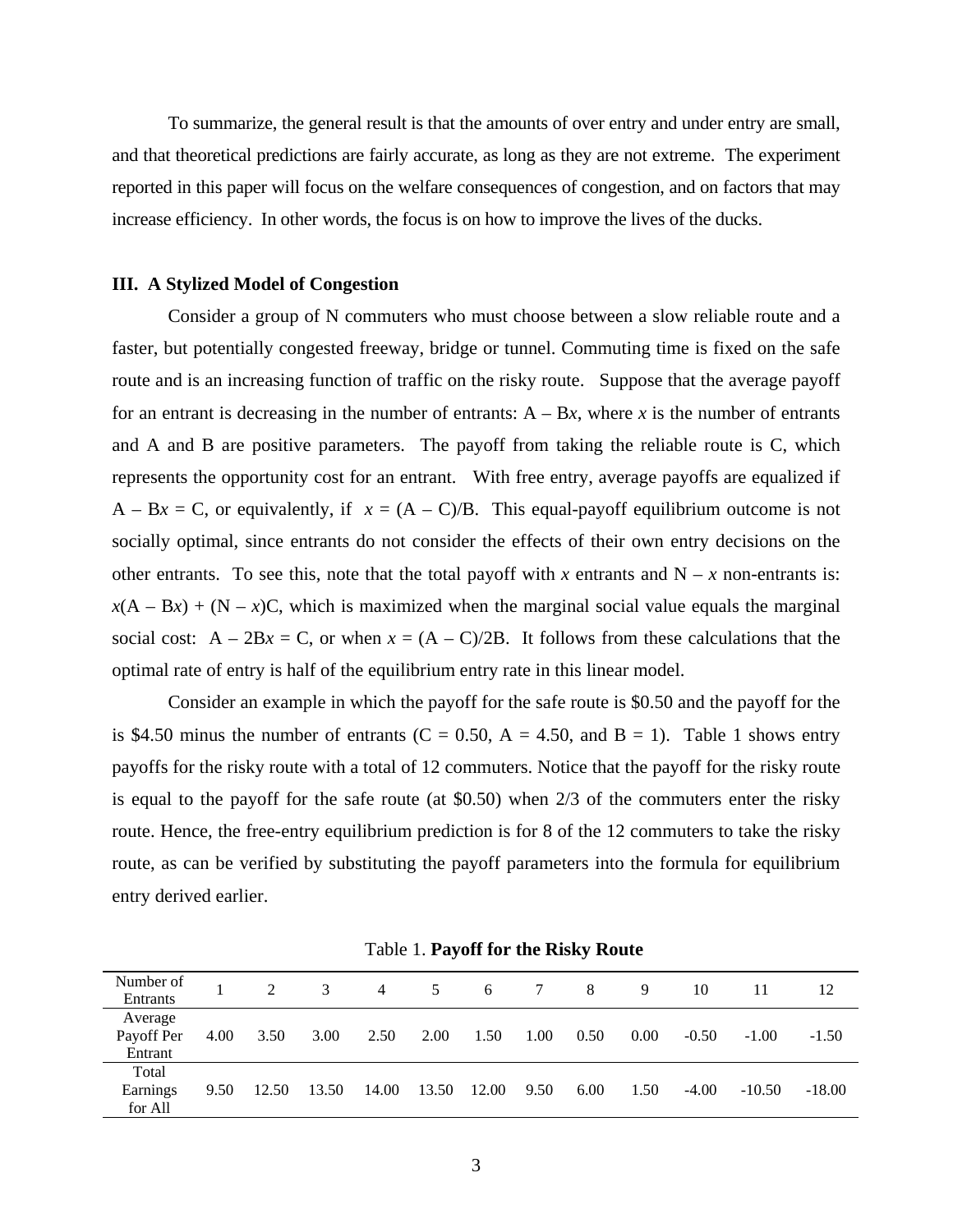Figure 1 shows the locations of the free-entry equilibrium and socially optimal entry levels. The marginal (private or social) cost is \$0.50, as shown by the horizontal dotted line. This marginal cost is the payoff from taking the safe route, and it equals the individual payoff from entry ("average payoff") when there are 8 entrants, which constitutes an equilibrium. Individual entrants do not consider the cost of entry on other users of the risky route, so to them, the marginal private benefit from entry is just the average payoff, shown by the solid line in the figure. But entry imposes costs on others, so the marginal social benefit of entry (shown by the dashed line) is below the average payoff line. The marginal social benefit line is steeper than the average payoff line because, as the number of entrants increases, each additional entrant causes the value of entry to fall by \$0.50 for a larger number of people. The socially optimal number of entrants occurs where marginal social benefit is equal to the marginal private cost, at 4 entrants in this example. Since the marginal private benefit of \$2.50 exceeds the marginal social benefit of \$0.50 by \$2.00 at this point, an entry fee of \$2.00 corrects the externality. In the figure, the effect of a \$2 fee would be to shift the average payoff line down by \$2 in a parallel manner, so that the intersection with the marginal cost line occurs at the optimal entry level of 4. The experiment to be discussed in the next section will evaluate the effects of both exogenous and endogenously determined entry fees.



**Figure 1.** Benefits and Costs of the Risky Route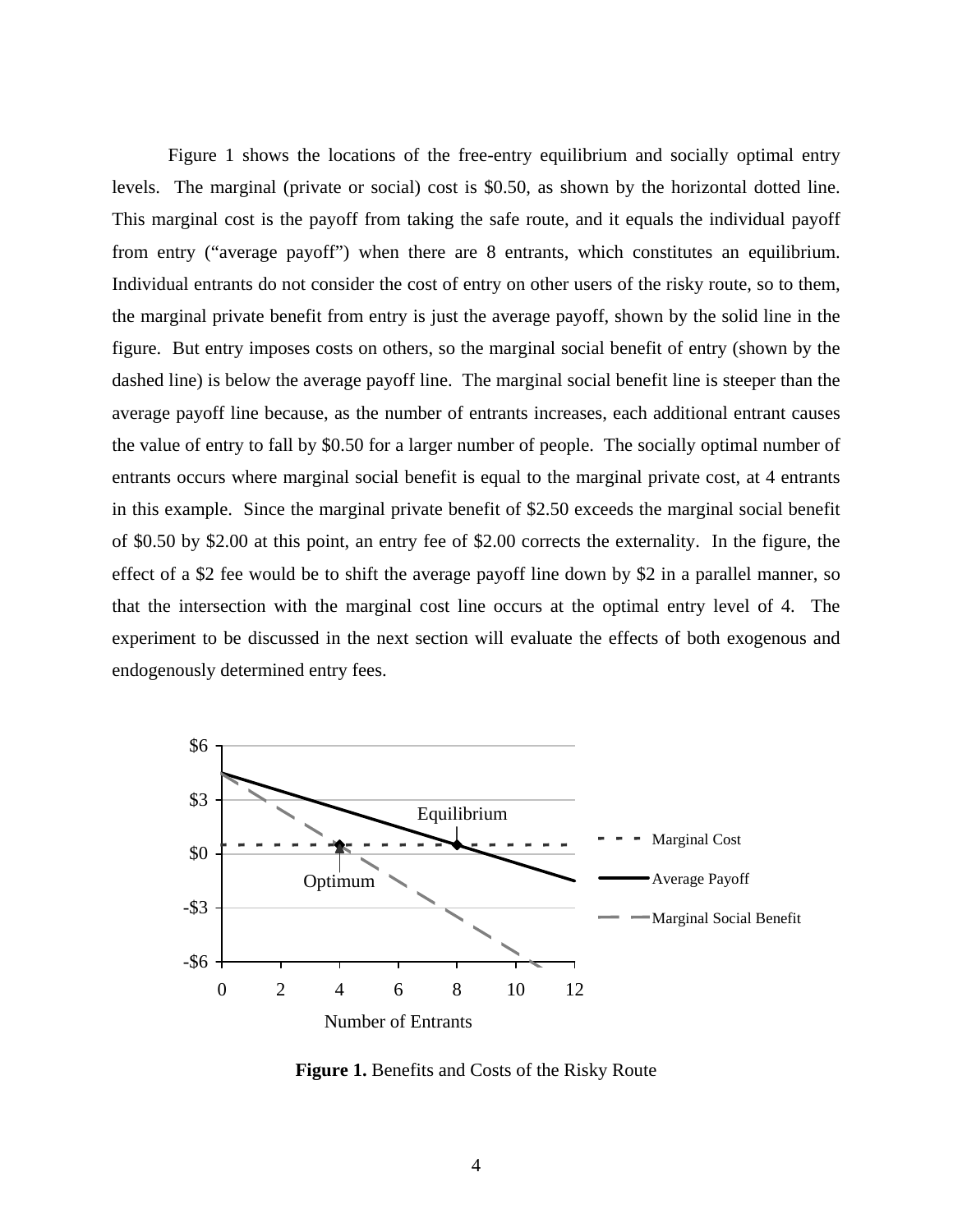The equal-average-payoff equilibrium that results from free entry is closely related to the notion of a Nash equilibrium. To see this, note that there is an asymmetric Nash equilibrium in which exactly 8 people enter, since it follows from Table 1 that a ninth entrant would earn 0, which is less than the \$0.50 payoff from staying out. Conversely, with 8 entrants, each earns \$0.50, so none can be better off by taking the safe route. There is however, another Nash equilibrium with 7 entrants, each earning \$1, since a non-entrant who attempts to enter will drive the number of entrants up to 8 and hence will only earn \$0.50. (In the free-entry "competitive" approach, this non-entrant would enter anyway, not realizing that the act of entry will reduce the payoffs from entry.)

Alternatively, consider a symmetric Nash equilibrium in mixed strategies, with the probability of entry denoted by *p*. This probability must be set to ensure that if the other 11 people enter with probability *p*, then the expected entry payoff for the remaining person exactly equals the exit payoff of \$0.50. This person's expected entry payoff can be calculated as a function of *p* using the formula for the density of a binomial distribution with  $N = 11$ . It is straightforward to show that the expected entry payoff is \$0.50 when  $p$  is 7/11, which is approximately 0.64. The difference between this number and the two-thirds entry rate that equalizes expected payoffs is due to the fact that the number of entrants is finite. To see the intuition, think of an individual player who is considering entry or not. To be willing to randomize, the person must have the same expected payoff from entry (*with probability 1*) and exit. The player would be indifferent if exactly 8 entrants are expected (*that person and 7 others*). In order to get 7 entrants out of the 11 others with a binomial distribution, the probability of entry must be 7/11.

Another perspective is to think about why randomizing with probability 2/3 is *not* an equilibrium. If all 12 people randomize with probability 2/3, then it can be shown that each earns \$0.50 on average, which matches the exit payoff. But if one of these people throws the dice and gets a roll that indicates entry, then *at that point* the decision to enter (with probability 1) will increase the expected number of entrants and reduce the expected entry payoff below \$0.50, and the only way to restore indifference is for the entry probability to be reduced from  $2/3$ to 7/11. It may seem unintuitive, but in the symmetric mixed strategy equilibrium with all 12 players choosing entry with probability 7/11, the expected payoff for an entrant is 68 cents. But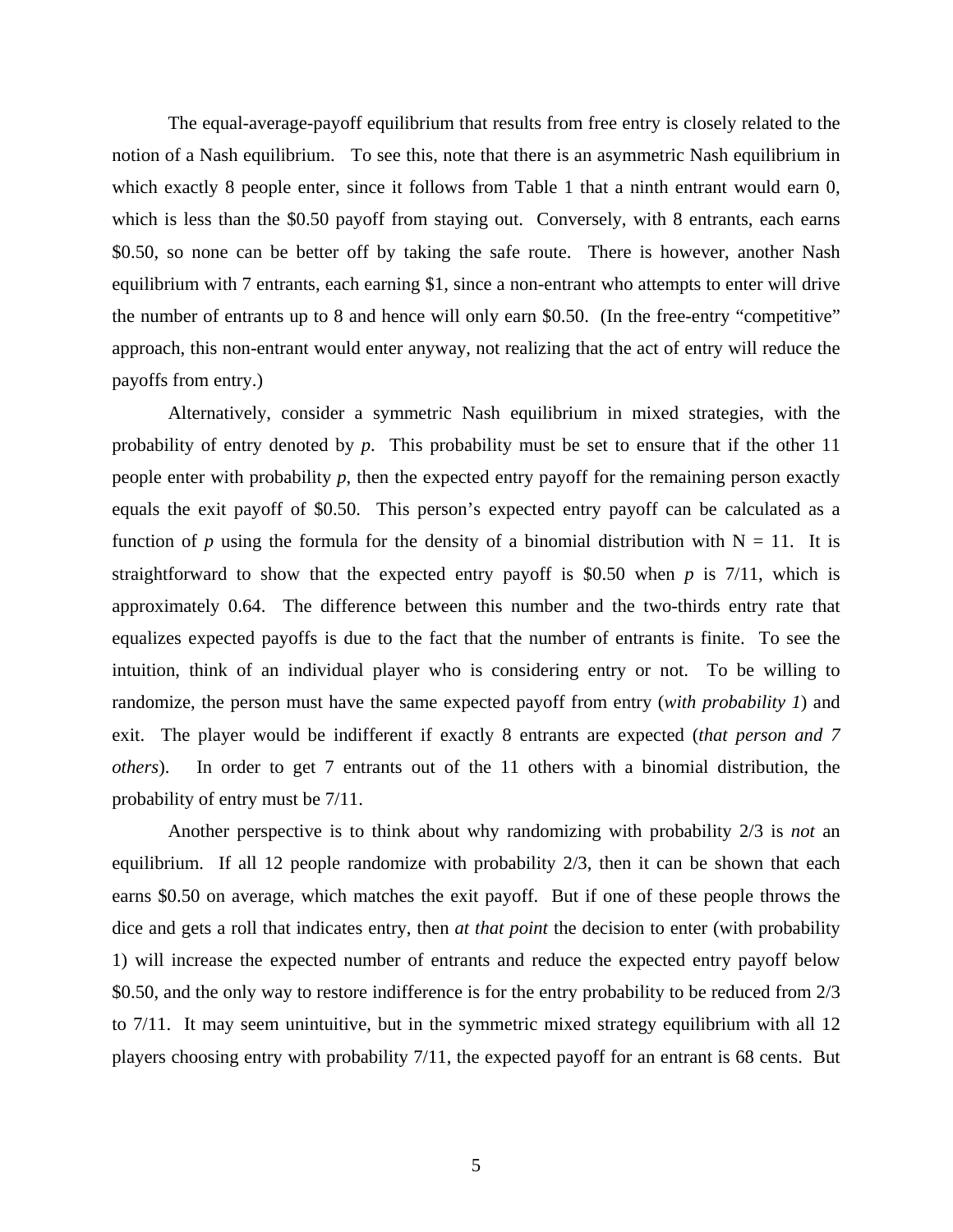this expected payoff is reduced to 50 cents for a person who has already decided to enter, even if that decision was made after seeing the outcome of a random device.

To summarize, a Nash equilibrium in mixed strategies with risk-neutral players is for entry to occur with probability 0.64, and a "free-entry" equilibrium that equates expected payoffs involves an entry rate of 0.67. For large numbers of players, these two approaches would be equivalent, and for the parameters used in the experiment, the predictions are quite close. Therefore, we will use the free entry prediction of 2/3 as the prediction, except as noted below.

#### **IV. A Congestion Experiment**

 Subjects were recruited from undergraduate classes at the College of William and Mary and at the University of Virginia. There were 12 sessions with 12 participants in each. The experiment was conducted using the Market Entry program on the V*e*conlab website:

 ( http://veconlab.econ.virginia.edu/admin.htm ). In each of round, subjects faced a binary choice to enter the market (i.e., the risky route) or not. As described above, subjects earned a sure \$0.50 payoff in each round they did not enter. The payoff for entry in a given round was determined by the total number of entrants in that round according to the following formula:  $$4.50 - 0.50*x$ , where *x* denotes the total number of entrants. (The only exception was in the first session where the payoffs were all doubled, since the session involved only 20 rounds.) Sessions lasted about an hour and the average person earned about \$0.50 per round over 30-60 rounds, depending on the treatment, plus a \$6 show-up payment. The treatment parameters for all sessions and the resulting entry rates are listed in the table in the Appendix. The data for all sessions are available at the site: ( http://www.people.virginia.edu/~cah2k/data/ ).

 Figure 2 shows results from a session in which subjects made this entry decision for 60 rounds. While the average entry rate is close to the prediction of 2/3, there is significant variation from round to round. Even with 60 rounds of play, the noise does not subside. Although this was the longest session we ran, the amount of variation shown here is typical of the sessions with shorter durations.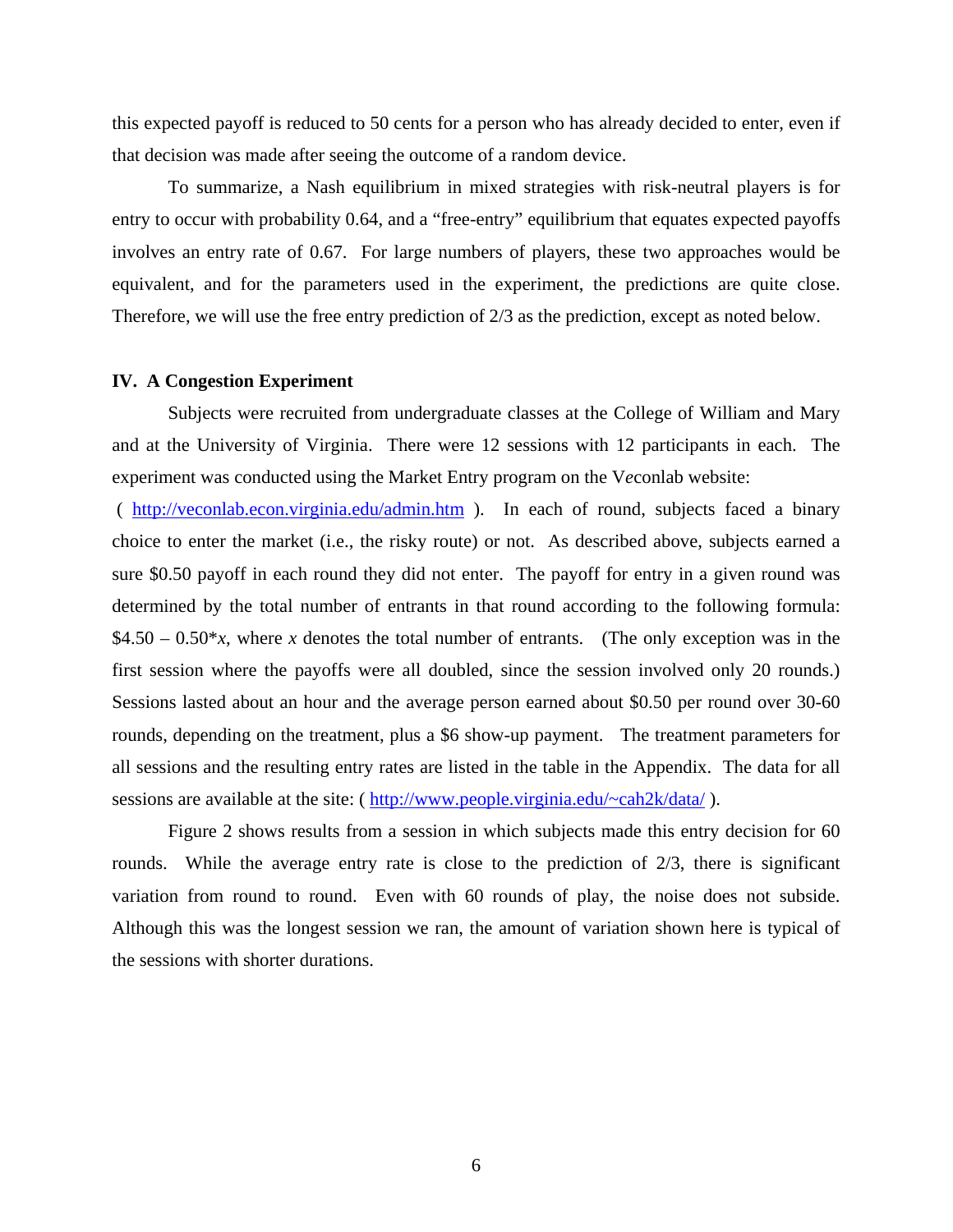

**Figure 2.** An Entry Game Session with 60 Rounds (me070804)

 As mentioned in the previous section, there is a symmetric Nash equilibrium for this game, in which each person enters with a probability of 7/11, or 0.64. Using a binomial distribution ( $p = 0.54$  and  $N = 12$ ), the probabilities associated with each number of entrants can be calculated, as shown by the gray bars in Figure 3, which show a mode at 8 entrants. The frequencies of the actual numbers of entrants for the 60 round session (in Figure 2) are represented by the black bars in Figure 3, which indicates that outcome variability is about what would be expected.

 As noted above, free entry yields inefficient outcomes since entrants do not take the social cost of over entry into account. With a linear average payoff line, the total payoff will be quadratic and concave, and variance will reduce average payoffs. This effect is illustrated in the bottom row of Table 1. At the equilibrium level of 8 entrants, the earnings are \$0.50 for each person, whether or not they enter, so total earnings are \$6. Now consider how social welfare changes with some variance in the entry rate. If the number of entrants is 7 in one round and 9 in the next, the average entry rate is consistent with the theoretical prediction of 8. However the average total earnings for these two periods is  $(\$9.50 + \$1.50)/2 = \$5.50$ . As the variance grows, the welfare loss grows at an increasing rate. For example, with entry at 6 in one period and 10 in the next period, average of the two earning amounts is  $(\$6.00 - \$4.00)/2 = \$1$ .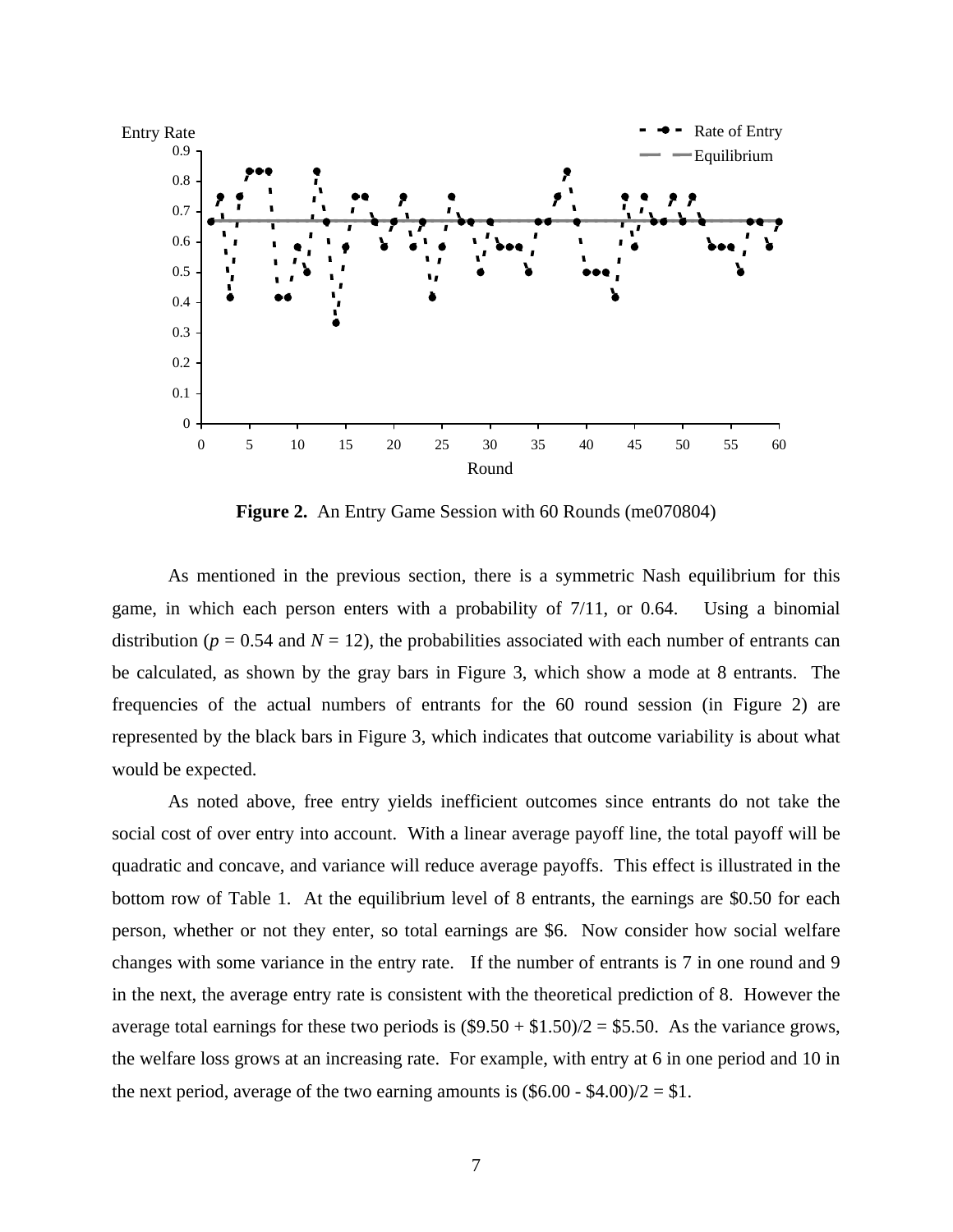

**Figure 3.** Predicted and Observed Distributions of Entry Outcomes for a Session with 60 Rounds (me070804)

*Result 1:* There is considerable variation in the entry level, even over longs period of play, which results in large efficiency losses.

#### **V. Congestion Tolls**

 A common policy approach to congestion is to tax freeway use via a toll. Figure 4 shows results from a session with the optimal user fee of \$2 per entrant. Note from Table 1 that the private benefit from entry is \$2.50 at the socially optimal entry level of 4. Imposing this \$2 cost on entry reduces the private benefit to \$0.50, thus moving the free-entry equilibrium prediction to the optimal level. Entry rates quickly fell when the user fee was imposed; the average entry rate was 34% with the fee.

 Overall, the optimal entry fee was imposed in parts of six sessions. In two of the sessions, the revenue collected from the fee was split equally between the 12 subjects. In the other four sessions, the entry fee revenue was not rebated to the subjects. The success of the entry fee did not depend on whether or not it was rebated to subjects. In the two sessions with the rebate, the average entry rates were 33% and 38%, and in the sessions without the rebate, the average entry rates were 34%, 35%, 35%, and 35%. Notice that the rebate may reduce the variance around the optimal rate, but there is still considerable noise in the data, and social welfare is not maximized in these sessions. The overall effect of imposing an entry fee, with or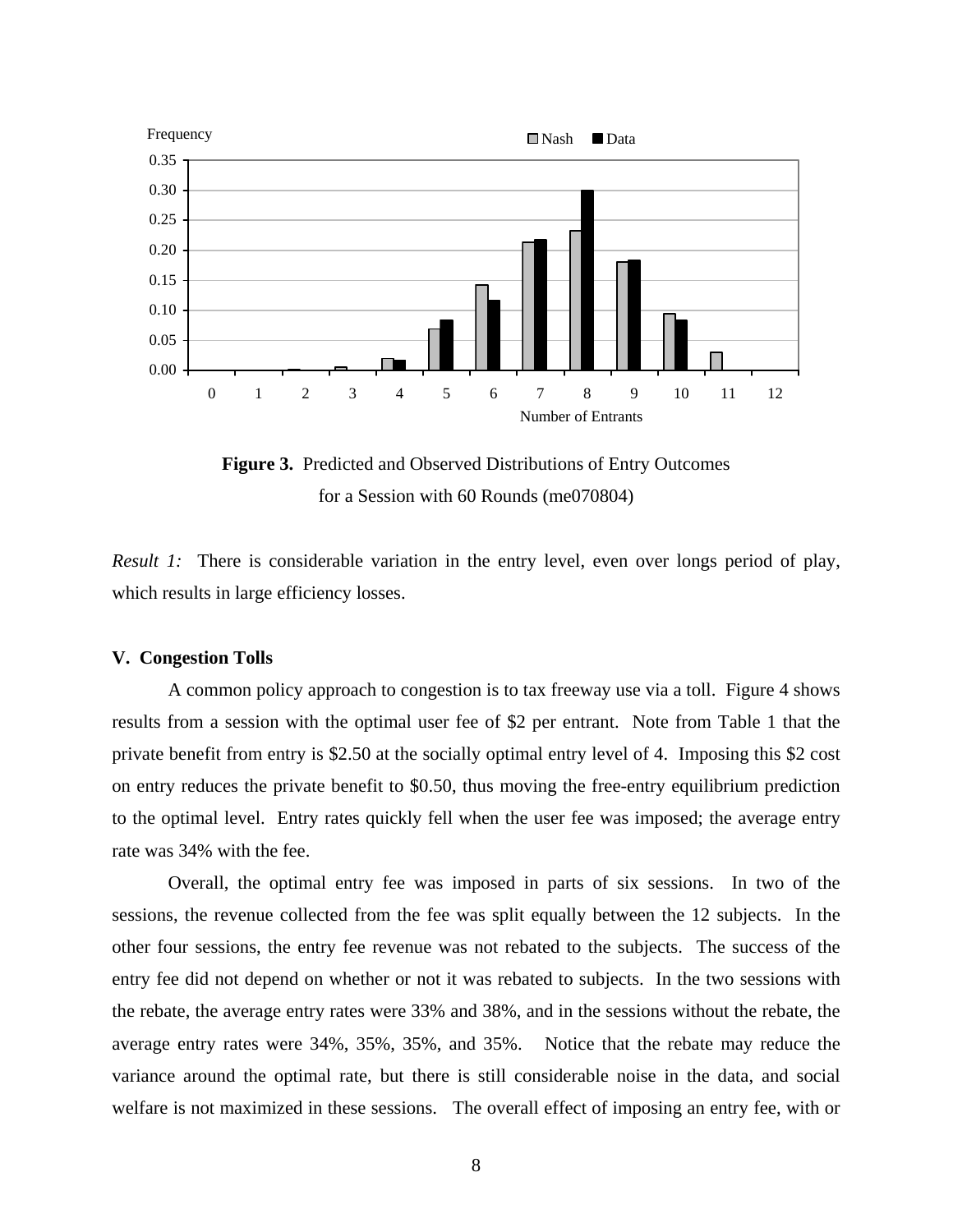without rebate, is substantial and clear; all of the entry rates listed above with the fee are below the rates for the sessions with no-fee treatments: 69%, 65%, 63%, 66%, 68%, 63%, and 62%. There is no overlap in these entry rates by treatment, so the result would be highly significant on the basis of standard non-parametric tests.



**Figure 4:** Entry Game with \$2 Entry Fee (me062904)

*Result 2:* With an optimal user fee, entry is reduced to the socially optimal level on average, but there is still noise.

## **VI. Information and Coordination**

 Despite the success of user fees at moving usage towards the socially optimal level, the variance in entry still persists in these sessions. If entry decisions are not made simultaneously, then coordination may be facilitated by improved information about current conditions. Much like rush hour traffic reports, we made information about prior entry available to subjects as they were making decisions. Specifically, the number of entrants at any given point in time was displayed on all of the computer screens. People were allowed to enter in any order. Figure 5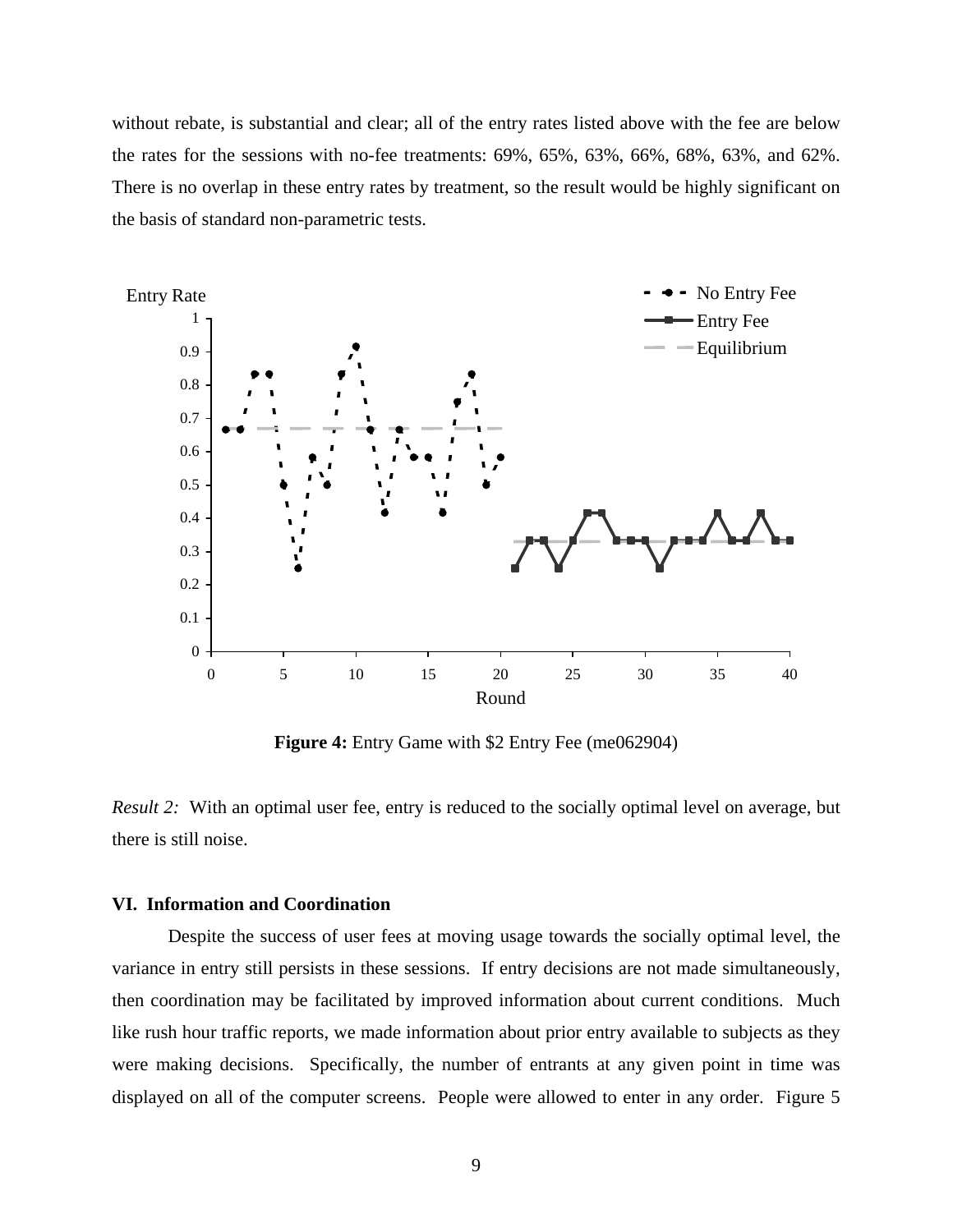shows results from a typical session with endogenous entry order and the provision of prior entry information. The combination of the entry fee and the information in the last half of the session resulted in the socially optimal entry rate in 16 of 20 rounds of play. In most cases, over entry was the result of two players clicking the "enter" button at precisely the same moment.

Even without an entry fee, the provision of prior entry information tended to reduce variance of entry rates. There were five sessions that began with 10 or more rounds of a "No-View" treatment, and seven sessions that began with 10 or more rounds of a "View" treatment that posted the number of prior entrants on each screen update. There was considerable variance in all of the no-view treatments, and the pattern with the View treatment was basically a flat line with an occasional "blip" as seen in Figure 5. The only exception was in Session 9, where only 4 of the first 10 entry rates were at the same level (0.67), but even in this case, the overall variance of entry rates was relatively low.



**Figure 5.** Entry Game with Information about Other Entrants (me071504)

The variances for the first 10 rounds of each of the 12 sessions are shown in Table 2. All of the variances are less than 0.01 for the View treatments, and are greater than 0.01 for the No-View treatments. This difference is significant at the 0.01 level using standard non-parametric tests.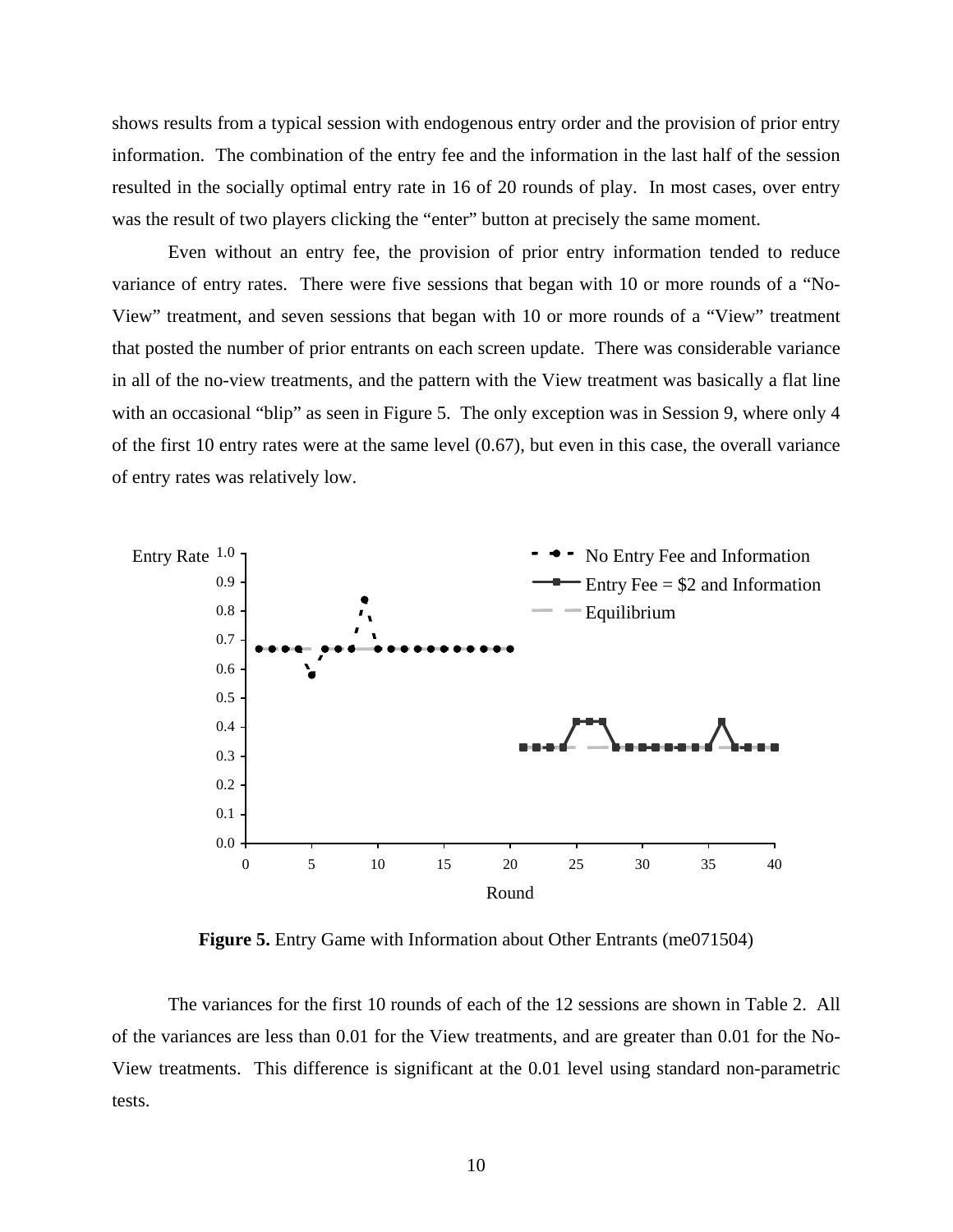| r<br>Session |       | -  |       |       |      |                |       |             |             |             |       | ∸              |
|--------------|-------|----|-------|-------|------|----------------|-------|-------------|-------------|-------------|-------|----------------|
| Variance     | 0.022 |    | 0.042 | 0.017 | 0.01 | 0.031          | 0.001 | 0.004       | 0.006       | 0.001       | 0.002 | 0.046          |
| 'reatment    | NO    | NO | NO    | NO    | NC   | N <sub>O</sub> | VIEW  | <b>VIEW</b> | <b>VIEW</b> | <b>VIEW</b> | VIEW  | N <sub>O</sub> |

**Table 2.** Variances of Entry Rates in the First 10 Rounds, by View Treatment

*Result 3:* Information about prior entrants reduces noise, which increases welfare. When combined with the optimal user fee, social welfare is maximized in most rounds.

#### **VII. Voting and Endogenous Entry Fees**

 Consider the effect of an entry fee, *F*, that is paid by each entrant. One issue is whether the fee setter has an incentive to set an optimal fee. Let the total earnings of entrants, the "surplus," be denoted by  $S(x)$ , with  $S''(x) < 0$ . When there are *x* entrants, the average earnings per entrant are given by  $S(x)/x$ . (If the surplus is a quadratic concave function, this yields the linear average payoff model considered in section III.) The total earnings of the group as a whole are represented by  $S(x) + (N - x)C$ , which is maximized by equating marginal surplus to marginal cost:  $S'(x) = C$ . In contrast, the free-entry equilibrium that equates average payoffs from entry and exit is determined by the equation:  $S(x)/x = C + F$ . Multiply both sides of this equation by *x* to obtain an expression for the total entry fee revenue:  $xF = S(x) - Cx$ , which is maximized when  $S'(x) = C$ , i.e. when the marginal value of the surplus equals the marginal cost. Thus the revenue-maximizing fee under free entry is the efficient fee that maximizes total earnings for this model. As noted previously, the optimal fee for the parameters used in the experiment is \$2, which internalizes the externality at the optimal level of entry. One way to provide subjects in the experiments with the incentive to adopt an optimal entry fee is to split the fee revenues equally, since the fee that maximizes total fee revenue will maximize the 1/*N* share of this revenue.

 Figure 6 shows results from a session in which subjects were allowed to vote on an entry fee, with all fee revenue divided equally among participants, whether or not they entered. Voting sessions started with 10 rounds of decision making with no fee. At the end of those 10 rounds, one subject was randomly chosen to be the "chair" and following instructions were read aloud:

<sup>&</sup>quot;Now everybody should come to the front of the room, and we will have a meeting to discuss whether or not to require people who enter the market to pay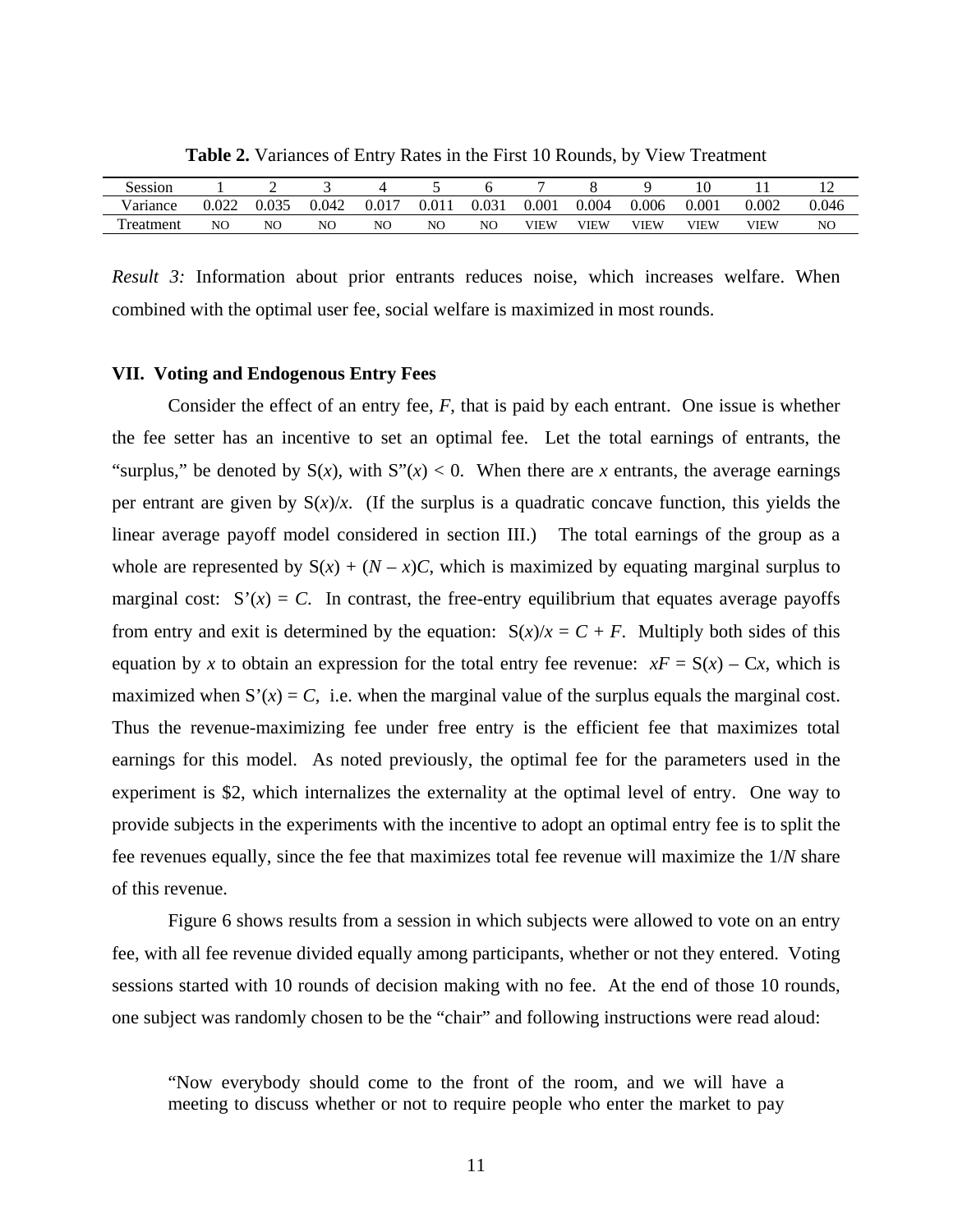an entry fee, and if so, how much the fee should be. All fees collected will be totaled and divided equally among the 12 participants, regardless of whether or not they entered. To facilitate this discussion, we will use a random device (throw of a die) to choose a person to chair the meeting. This person will call on people to speak, and then when someone makes a motion that is seconded, the chair will count the votes. The chair may vote to break a tie. Once the fee is selected, it will be entered into the computer and will be in effect for the next 10 rounds, after which we may meet again to decide on a fee for the 10 rounds that follow. You are free to discuss any aspect of the process, except that you cannot talk about who enters and who does not. Let me stress two things: all fees collected get divided up equally among all participants, those who entered and those who did not."



**Figure 6**. Entry Game with Voting on Entry Fee (me063004)

 The chair presided over group discussions of the fee. Anyone could propose a fee and call for a vote. Majority rule determined whether the proposed fee would be enacted for 10 rounds, followed by another vote on an entry fee for the next 10 rounds. In this particular session, an entry fee of \$1 was proposed and passed with very little discussion beforehand. In a second meeting following round 20, someone proposed an entry fee of \$2, but it only received 4 votes. A proposal of \$0.50 also failed to pass, with only 3 votes. A motion to keep the \$1 fee passed with a majority of votes. Subsequently fees of \$3 and \$1.50 were proposed and rejected.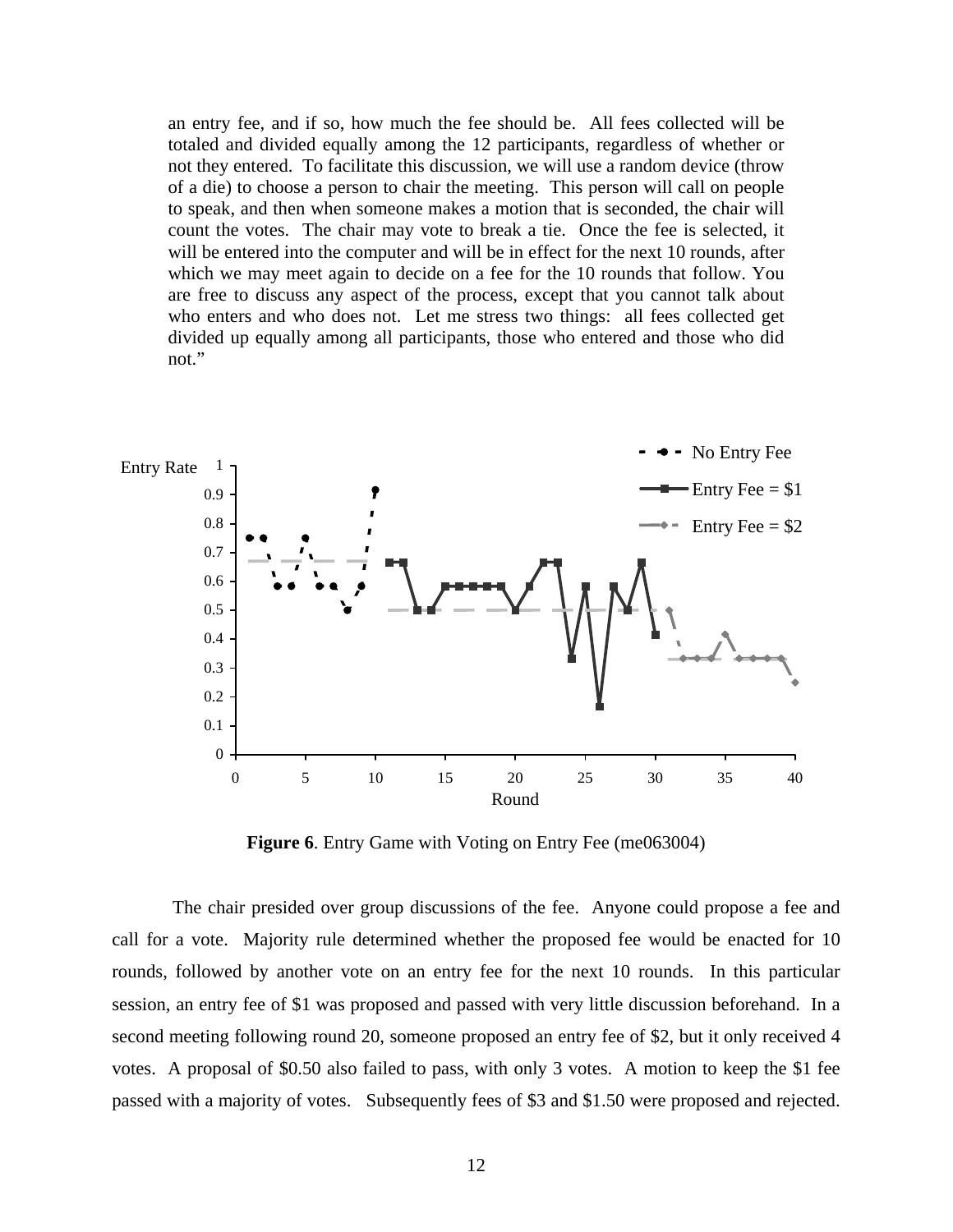Finally, the \$2 was re-proposed and passed with 7 of 12 votes. In another session, the subjects started with a \$1 fee and adjusted it to \$2 during the second round of voting. However, they lowered it to \$1.75 in the third round of voting and to \$1.60 in the fourth round of voting. In the last round of voting they increased the fee to \$1.80.

*Result 4:* Subjects have some success at finding the optimal user fee with discussion and voting.

### **VIII. Summary**

We present results from a binary choice experiment based on a stylized model of congestion. On average, entry behavior is approximately at a level that equalizes expected payoffs, but these near-equilibrium entry rates are inefficiently high. Moreover, the variability of entry from round to round introduces another source of inefficiency. By charging the optimal entry fee, outcomes move closer to the socially optimal level but there is still some under and over entry. The combination of the optimal entry fee and information about current entrants moves behavior very close to the socially optimal outcome.

The linear congestion function used in this experiment is, for some purposes, a little too forgiving in the sense that small increases in traffic often have "snowball effects" that increase congestion dramatically. An interesting extension would be to use congestion functions with nonlinear and stochastic elements. This modification would tend to add outcome variability even in settings with many more potential entrants. Also, the information-based and fee-based allocation mechanisms implemented in this experiment would have an additional efficiencyenhancing role if individuals differed in their values for lowered congestion and faster commutes, as shown by Plott (1983).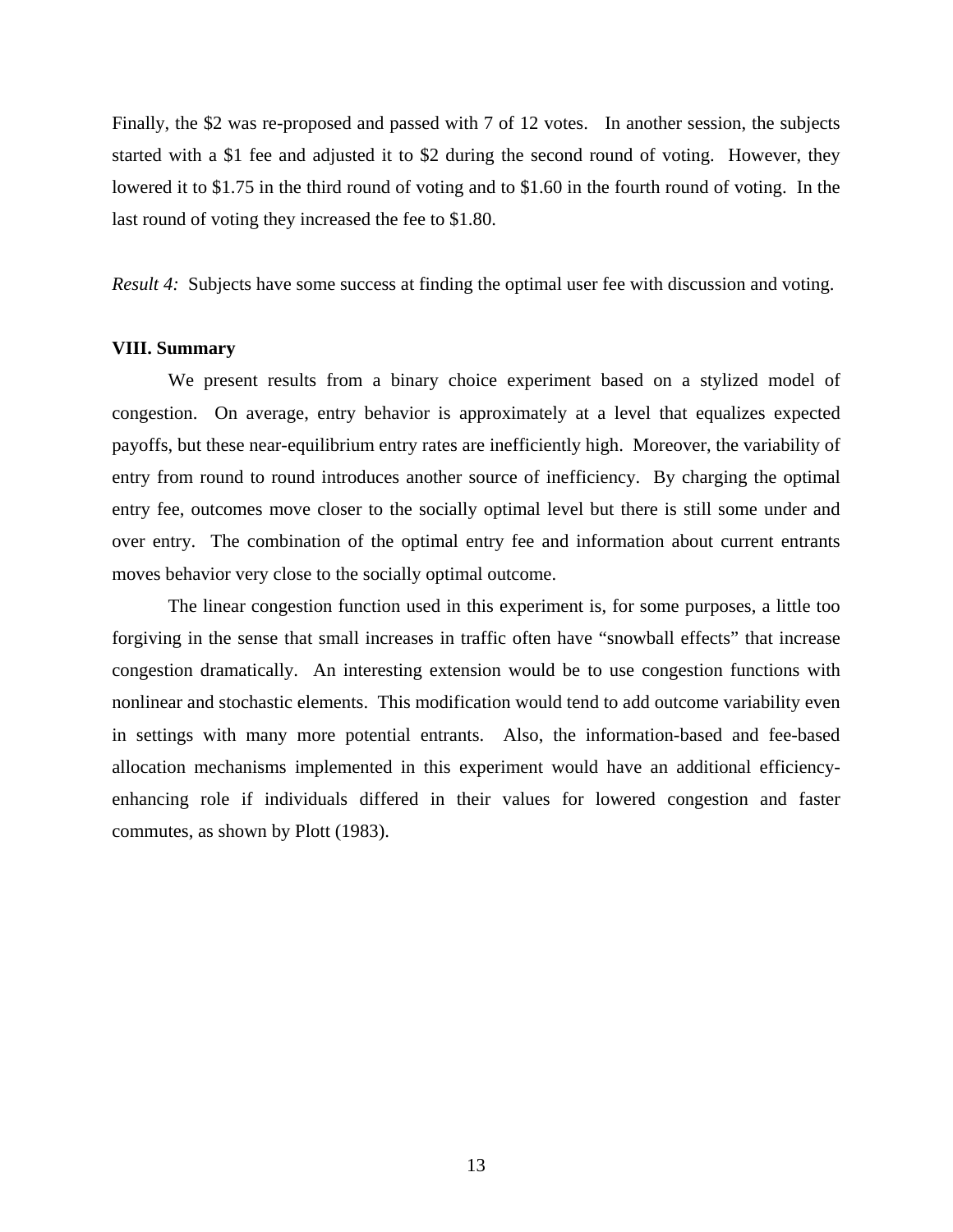|                                      | A, B, C<br>$\mathbf N$               | Rounds                                                            | Entry Fee (Share)                                                             | View                             | Voting                                     | Predicted<br><b>Entry Rate</b>               | Average<br><b>Entry Rate</b>                 |
|--------------------------------------|--------------------------------------|-------------------------------------------------------------------|-------------------------------------------------------------------------------|----------------------------------|--------------------------------------------|----------------------------------------------|----------------------------------------------|
| Session 1<br>me062304<br><b>UVA</b>  | 9.0, 1.0,<br>1.0<br>$N = 12$         | $1 - 10$<br>$11 - 20$                                             | 0.00(0)<br>4.00(1/12)                                                         | no<br>no                         | No<br>N <sub>0</sub>                       | 0.67<br>0.33                                 | 0.69<br>0.38                                 |
| Session 2<br>me062404<br><b>UVA</b>  | 4.5, .0.5,<br>0.5<br>$N = 12$        | $1-20$<br>21-40                                                   | 0.00(0)<br>2.00(1/12)                                                         | no<br>no                         | No<br>No                                   | 0.67<br>0.33                                 | 0.65<br>0.35                                 |
| Session 3<br>me062904<br><b>UVA</b>  | 4.5, .0.5,<br>0.5<br>$N = 12$        | $1-20$<br>21-40                                                   | 0.00(0)<br>2.00(0)                                                            | No<br>No                         | No<br>no                                   | 0.67<br>0.33                                 | 0.63<br>0.34                                 |
| Session 4<br>me063004<br><b>UVA</b>  | 4.5, .0.5,<br>0.5<br>$N = 12$        | $1 - 10$<br>11-20<br>$21 - 30$<br>31-40                           | 0.00(0)<br>1.00(1/12)<br>1.00(1/12)<br>2.00(1/12)                             | No<br>No<br>no<br>no             | No<br>vote<br>vote<br>vote                 | 0.67<br>0.50<br>0.50<br>0.33                 | 0.66<br>0.57<br>0.52<br>0.35                 |
| Session 5<br>Me070104<br><b>UVA</b>  | 4.5, .0.5,<br>0.5<br>$N = 12$        | $1 - 11$<br>$12 - 20$<br>21-30<br>$31 - 40$<br>$41 - 50$<br>51-60 | 0.00(0)<br>1.00(1/12)<br>2.00(1/12)<br>1.75(1/12)<br>1.60(1/12)<br>1.80(1/12) | No<br>No<br>No<br>No<br>No<br>no | No<br>Vote<br>Vote<br>Vote<br>Vote<br>vote | 0.67<br>0.50<br>0.33<br>0.38<br>0.40<br>0.37 | 0.68<br>0.57<br>0.34<br>0.37<br>0.42<br>0.38 |
| Session 6<br>me070804<br><b>UVA</b>  | 4.5, .0.5,<br>0.5<br>$N = 12$        | $1 - 60$                                                          | 0.00(0)                                                                       | No                               | no                                         | 0.67                                         | 0.63                                         |
| Session 7<br>me071404<br>W&M         | 4.5, .0.5,<br>0.5<br>$N = 12$        | $1 - 20$                                                          | 0.00(0)                                                                       | view                             | no                                         | 0.67                                         | 0.66                                         |
| Session 8<br>me071504<br>W&M         | 4.5, .0.5,<br>0.5<br>$N = 12$        | $1 - 20$<br>21-40                                                 | 0.00(0)<br>2.00(1/12)                                                         | View<br>view                     | N <sub>o</sub><br>no                       | 0.67<br>0.33                                 | 0.67<br>0.35                                 |
| Session 9<br>me072104*<br>W&M        | 4.5, .0.5,<br>0.5<br>$\mathbf{N}=12$ | $1 - 20$                                                          | 0.00(0)                                                                       | view                             | no                                         | 0.67                                         | 0.67                                         |
| Session 10<br>me072804<br><b>UVA</b> | 4.5, .0.5,<br>0.5<br>$N = 12$        | $1-20$<br>20-40                                                   | 0.00(0)<br>2.00(0)                                                            | view<br>view                     | no                                         | 0.67<br>0.33                                 | 0.67<br>0.35                                 |
| Session 11<br>me111004<br><b>UVA</b> | 4.5, .0.5,<br>0.5<br>$N = 12$        | $1 - 15$                                                          | 0.00(0)                                                                       | view                             | no                                         | 0.67                                         | 0.68                                         |
| Session 12<br>me111504<br><b>UVA</b> | 4.5, .0.5,<br>0.5<br>$N = 12$        | $1-20$<br>21-40                                                   | 0.00(0)<br>2.00(0)                                                            | no<br>no                         | no                                         | 0.67<br>0.33                                 | 0.62<br>0.35                                 |

**Appendix.** Sessions, Treatments, and Data Averages

\* The database name for this session was a temporary name, not me072104.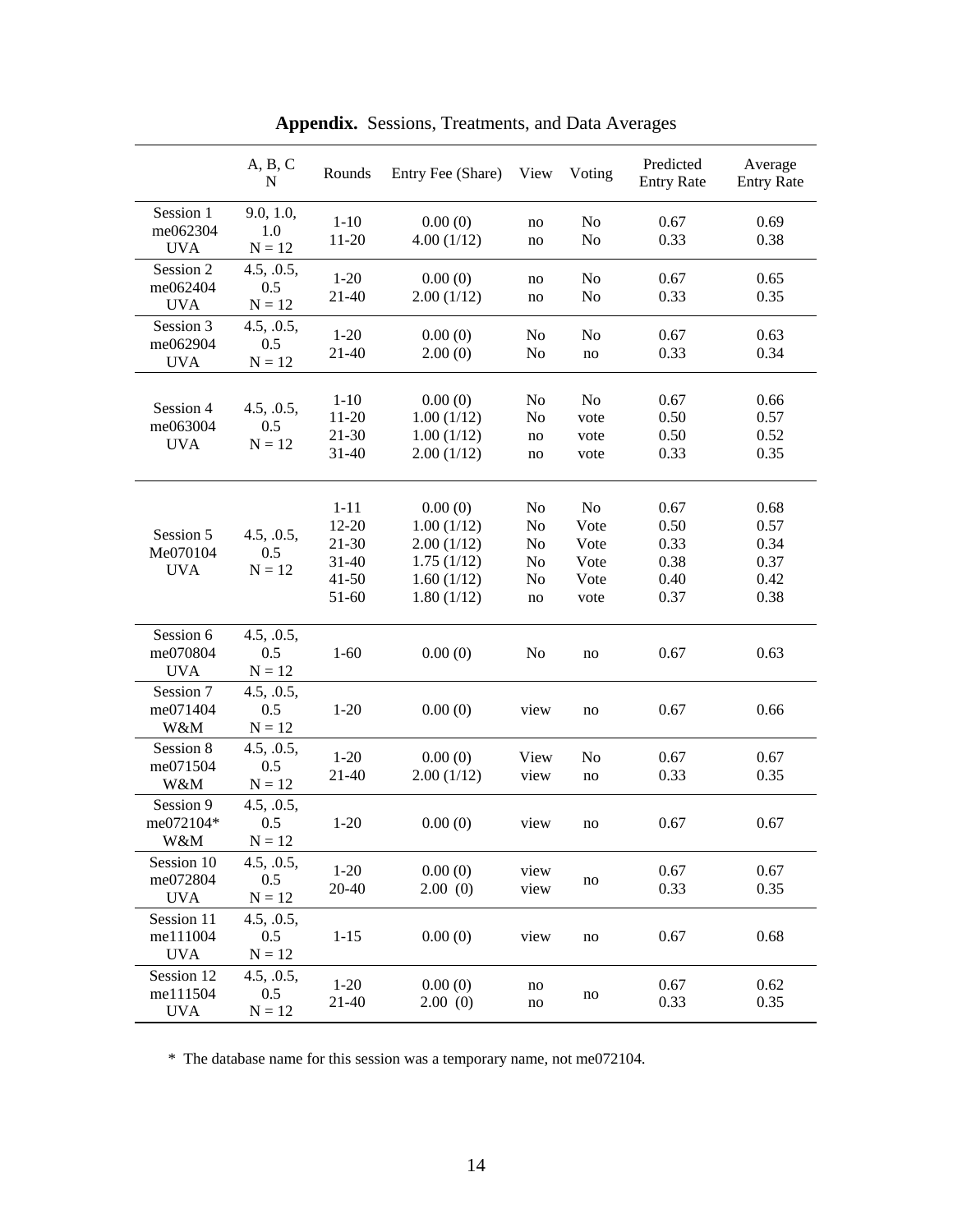## **References**

- Camerer, Colin, and D. Lovallo (1999) "Overconfidence and Excess Entry: An Experimental Approach," *American Economic Review*, 89 (March), 306-318.
- Chen, Yan and Laura Razzolini (2001) "An Experimental Study of Congestion and Cost Allocation Mechanisms for Distributed Networks," Discussion Paprer, University of Michigan.
- Erev, Ido, and Amnon Rapoport (1998) "Coordination, "Magic," and Reinforcement Learning in a Market Entry Game," *Games and Economic Behavior,* 23 (May), 146-175.
- Fischbacher, Urs, and Christian Thöni (2001) "Inefficient Excess Entry in an Experimental Winner-Take-All Market," University of Zurich, Working paper No. 86.
- Friedman, Daniel and Bernardo Huberman (2004) "Internet Congestion: A Laboratory Experiment," in *Proceedings of the ACM SIGCOMM workshop on Practice and theory of incentives in networked systems*, Portland, Oregon, USA, 177- 182.
- Glimcher, Paul W. (2002) "Decisions, Decisions, Decisions: Choosing a Biological Science of Choice," *Neuron*, 36, 223-232.
- Goeree, Jacob K. and Charles A. Holt (2005) "An Explanation of Anomalous Behavior in Models of Political Participation," *American Political Science Review*, 99(2), 201-213.
- Harper, D. G. C. (1982) "Competitive Foraging in Mallards: 'Ideal Free' Ducks," *Animal Behavior*, 30, 575-584.
- Kahneman, Daniel (1988) "Experimental Economics: A Psychological Perspective," in *Bounded Rational Behavior in Experimental Games and Markets*, R. Tietz, W. Albers, and R. Selten, eds., New York: Springer-Verlag, 11-18.
- Meyer, Donald J., John B. Van Huyck, Raymond C. Battalio, and Thomas R. Saving (1992) "History's Role in Coordinating Decentralized Allocation Decisions: Laboratory Evidence on Repeated Binary Allocation Games," *Journal of Political Economy,* 100 (April), 292- 316.
- Morgan, Dylan, Anne M. Bell, and William A. Sethares. 1999. "An Experimental Study of the El Farol Problem." Discussion Paper, presented at the Summer ESA Meetings, Tucson.
- Ochs, Jack. 1990. "The Coordination Problem in Decentralized Markets: An Experiment." *Quarterly Journal of Economics*, 105 (May), 545-559.